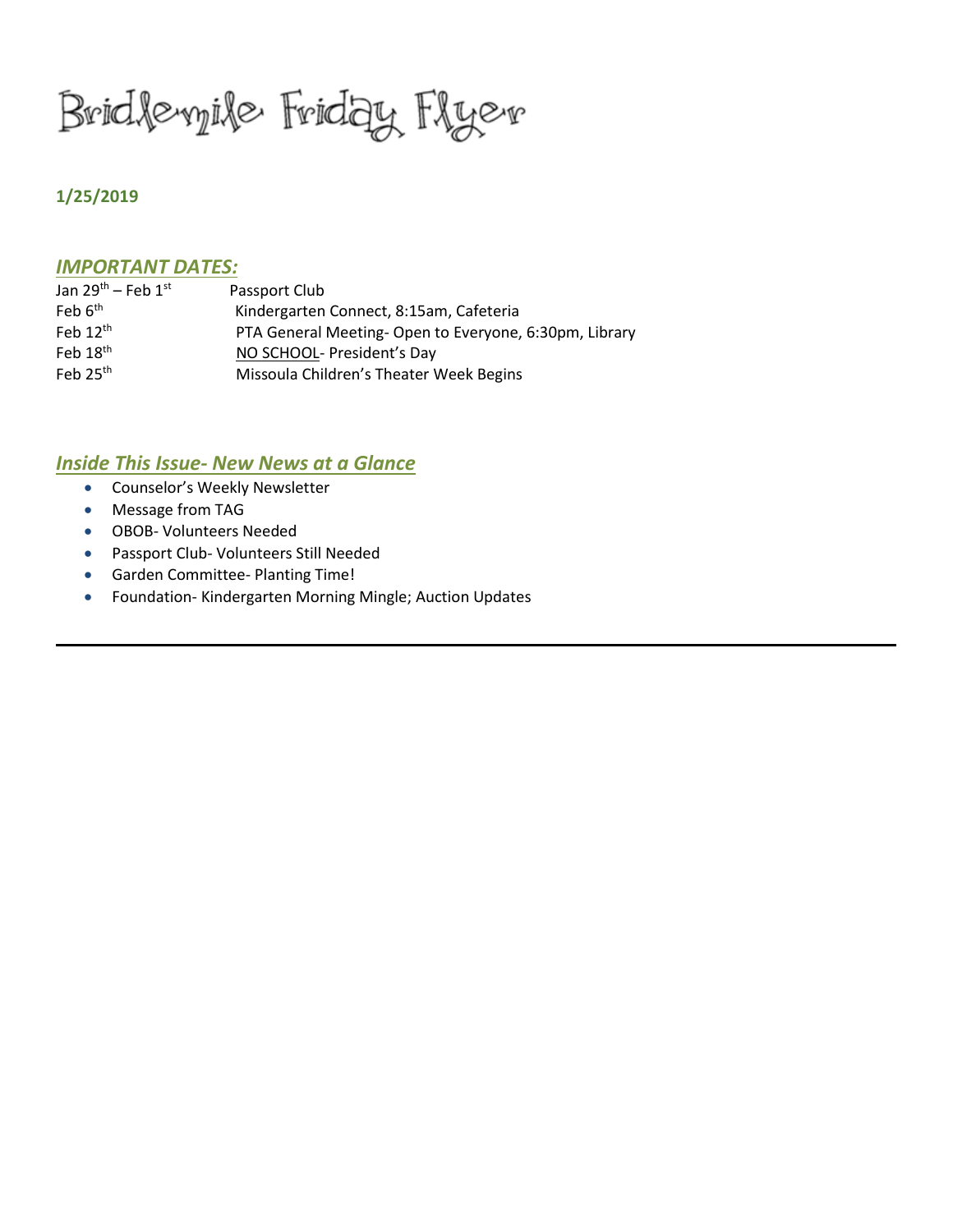# **Internet Safety: What Parents Need to Know**

# Thursday, February 7, 2019 at 6:30pm **Bridlemile Cafeteria**

Presented by the Portland Police Bureau & the Bridlemile Site Council Guest Speaker: Portland Police Officer Heather Hughes

Elementary age children today access the internet at school and at home, via computers, smart phones and other handheld devices.

There are many internet safety concerns that parents should be aware of including: inappropriate content, online privacy, cyberbullying, and inappropriate communications from friends and strangers.

Please join us to learn more about how to help your children navigate the internet safely!

This presentation is for adults only Childcare will be provided



www.netsmartz.org



# **FROM THE OFFICE**

- Report cards are coming home with students in their backpacks on **Monday January 28th**. Please sign the envelope and return envelopes only, to your student's teacher.
- **LOST & FOUND** has grown again!! Please stop by to check for, and claim any of your missing items. Thanks!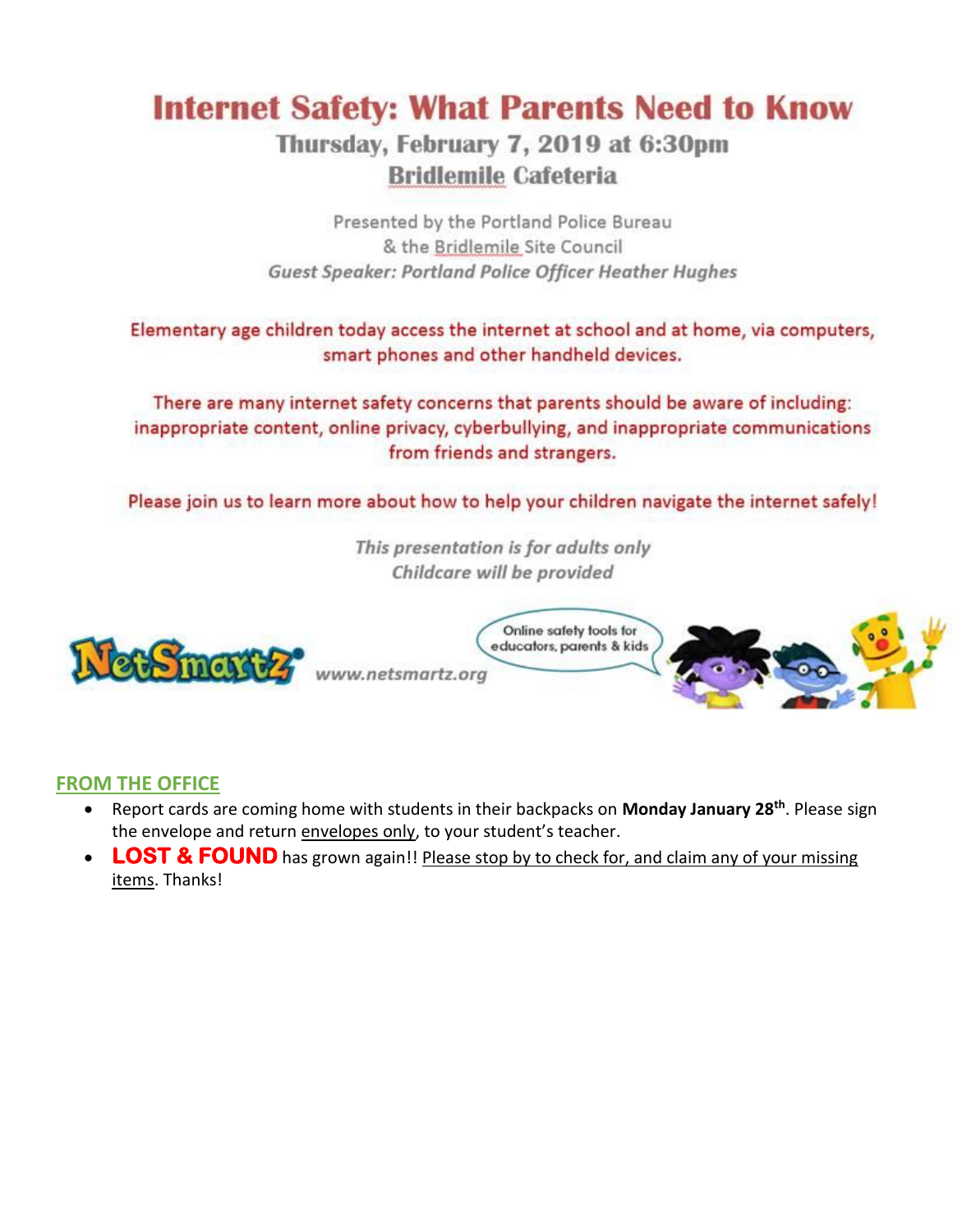## **COUNSELOR'S CORNER**



Welcome to the Counselor Corner! Week of 1/21/19: Theme - Integrity: The quality of being honest and fair.

Activities - Our Community Circles are continuing and incorporating Integrity-themed prompts into practice to intentionally create a space that lifts barriers between people and opens the possibility for connection, collaboration and mutual understanding. This practice is not new! It is actually derived from aboriginal and native traditions, built on caring relationships, positive expectation messages, and opportunities for meaningful participation. The earliest Community Circles were used in family groups! How can you implement something similar at dinnertime, or another time of day when your family is together?

#### Books we are reading:

- One (Otoshi)
- The Invisible Boy (Ludwig)
- Terrible Things (Bunting)
- Weird!, Tough!, Dare!: Stories About Dealing with Bullying in Schools (Frankel & Heaphy)

#### Videos we are watching:

- Auto B Good: "The Integrity Project"
- Sesame Street: "Personal Space Invaders"

#### Resources to explore:

- "How to Teach Your Kids to Care About Other People"
- "Five Ways to Help Teens Build a Sense of Self-Worth"
- Mind Yeti: Mindfulness app from Committee for Children

#### **Up-Coming Community Events:**

- Children's Health Fair: Saturday, Feb. 9th (10a-2p) at Reynolds Middle School -> FREE!
- NAMI Basics For Parents and Caregivers of a Child or Adolescent Living with Mental Illness: Thursday evenings (6-8:30p) at Emanuel Hospital in North Portland - FREE!
- Developing Our Children's Skills 2019 Parenting Class Series 6 week class for families experiencing challenging behaviors with children who have special healthcare needs, including Autism Spectrum Disorders. Classes begin Feb. 12th (Eastside) or Feb. 13th (Westside)
- Making Mindfulness Stick with Kids and Teens A Workshop for Parents and Professionals: Saturday, Feb. 23rd (9a-12p)

#### Have a wonderful weekend!

| Rachel Reich        | Emily Sallee        |
|---------------------|---------------------|
| rreich@pps.net      | esallee@pps.net     |
| 503-916-6292 x70212 | 503-916-6292 x70213 |

#### **MESSAGE FROM TAG**

Dear Bridlemile Community,

On behalf of the PPS TAG Department, I am pleased to announce the opportunity for your fourth or fifth grade student to participate in this year's Oregon Writing Festival! Participation in the Oregon Writing Festival is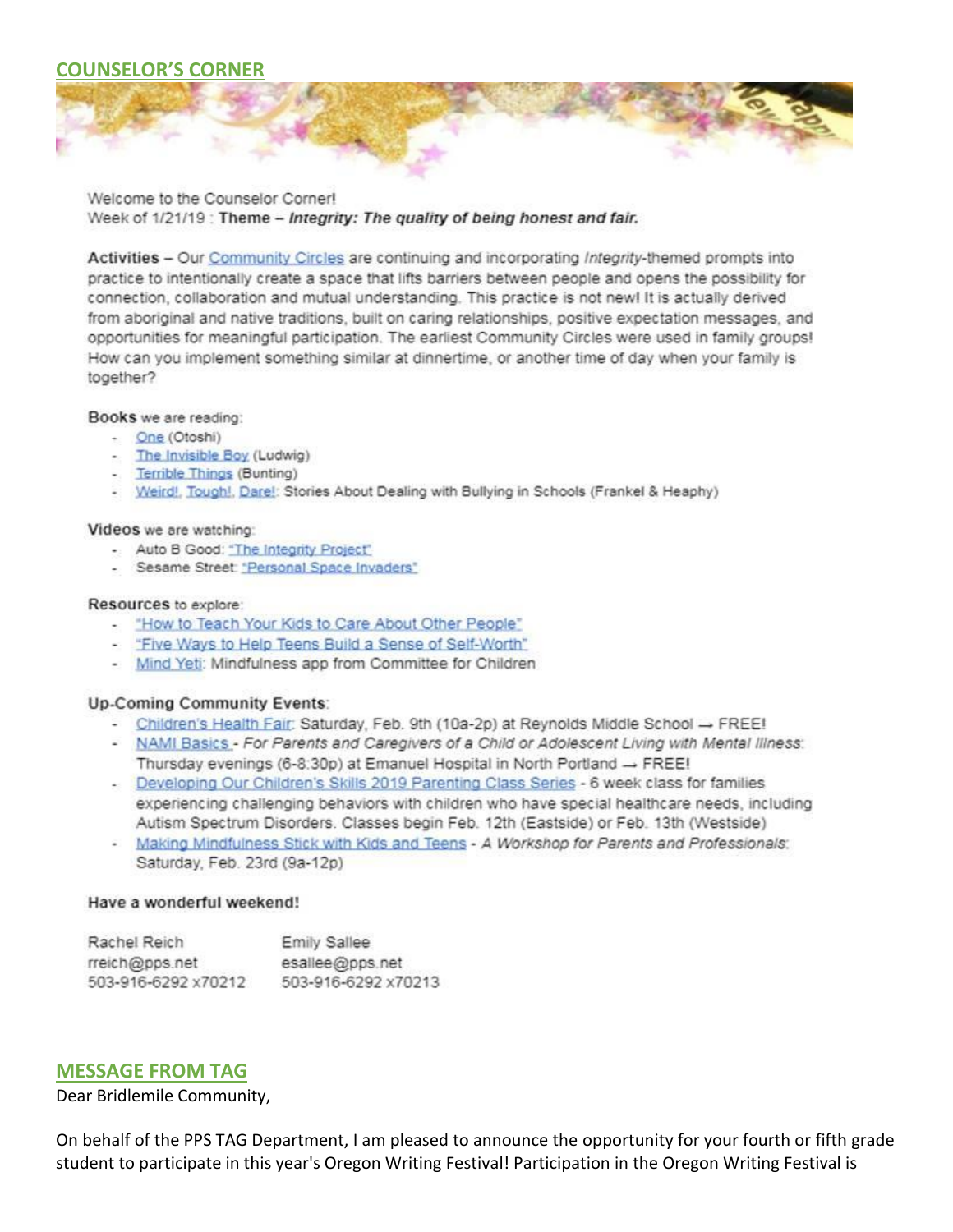open to *all* fourth and fifth grade students, and the event will take place at Portland State University on May 4th, 2019. The festival consists of a full day of literacy experiences for your child, beginning at 8:00 am and concluding at 3:00 pm. This year's featured author for fourth and fifth grade students is Rosanne Parry, author of Heart of a Shepherd, Second Fiddle, Written in Stone and The Turn of the Tide.

In order to participate, your child will need the following:

- $\bullet$  \$40.00 admission fee
- a sack lunch
- one favorite writing piece of her or his personal best, along with twelve photocopies (with advance notice, I can make the photocopies at school for your child)

Please reach out to me at **[tfinch@pps.net](mailto:tfinch@pps.net)** by no later than Friday, February 8th, 2019. Once I receive indication of your child's interest, I will then forward along the permission slip via email. Please do consider this extended and challenging learning experience for your young author.

# *Please note that scholarships for this event are available in order to ensure that each and every interested fourth and fifth grade student will be able to participate. If your child is in need of a scholarship which will cover the admission fee, please reach out to our school counselor, Rachel Reich, at [rreich@pps.net.](mailto:rreich@pps.net)*

Best regards, Tom Finch Third Grade Teacher and Building TAG Facilitator

# **FROM THE LIBRARY**

## **OBOB News**

# **Volunteers Needed for Oregon Battle of the Books (OBOB)**

Volunteers are needed to help conduct book battles on **February 15, 22, and 27 from about 11:40- 1:40.** Running book battles is FUN, but there are rules to follow and they must be conducted efficiently and fairly. To help volunteers learn how to conduct battles and make it more enjoyable for everyone, we are requiring volunteers to practice with students at least once during a lunch recess or during a library class visit. This is also **a great opportunity for second grade parents** to learn how OBOB works before their kids participate.

To volunteer, sign up here: <http://signup.com/go/SYoUcBb>

As of now, we have another lunch time practice session set up - January 29 at 11:20.

Please contact Kelly Gillespie at [kelanngillespie@gmail.com](mailto:kelanngillespie@gmail.com) if you are available on the dates in February and would like to set up a time to be trained. Thank you!

Another opportunity for students to practice book battles will be at the Hillsdale Public Library Jan. 29th and Feb. 10th after school. This is a highly recommended opportunity if teams wish to see how they do against students in other schools. Please see the attached flyer.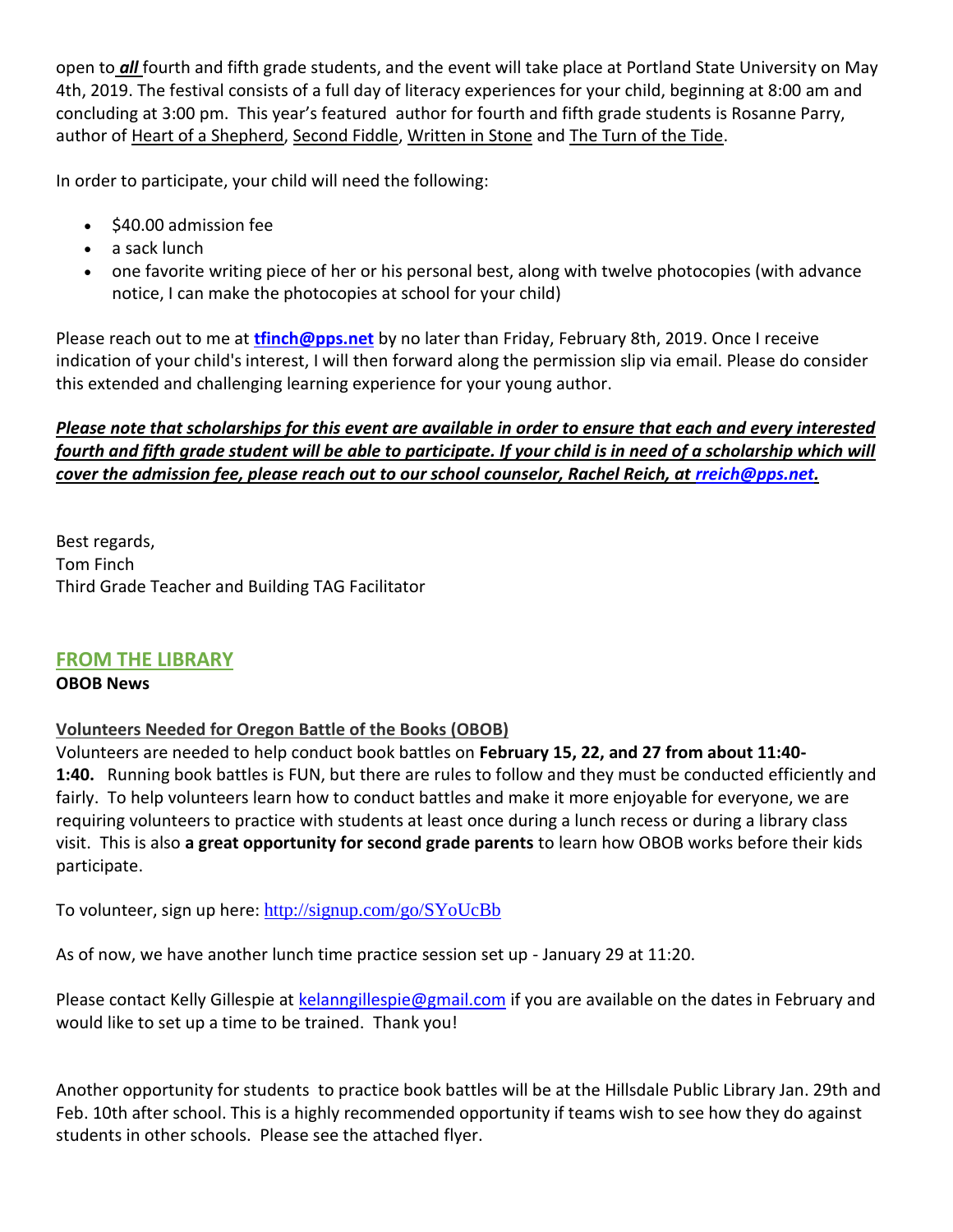# **FROM THE PTA**

**Passport Club** Hello Bridlemile! **Passport Club is NEXT WEEK (Tue 1/29 - Fri 2/1**). We have a few more spots open for volunteers and we'd love to have you join us.

#### **Our volunteer spots that are still open:**

Tuesday 1/29 - **1 volunteer needed** Wednesday 1/30 - FULL Thursday 1/31 - FULL Friday 2/1 - **2 volunteers needed**

And just a friendly reminder, first grade students will come with their class, only one class at a time. Their dates are: Tuesday - McClincy Wednesday - Miner Thursday - Leckie

**[Sign Up here](http://signup.com/go/e5n5fH) to volunteer 11:00AM - 12:15PM** or contact us directly to sign up or ask questions.

With gratitude, Riikka and Brynn

Riikka 503.860.5517 [riikka.marr@gmail.com](mailto:riikka.marr@gmail.com) Brynn 503.577.4410 [brynnkblack@gmail.com](mailto:brynnkblack@gmail.com)

#### **Garden Committee**

*It's Planting Time!!*

The Bridlemile Garden Committee is hosting 2 work parties in February to prep and plant a variety of native plants we purchased with grant money as well as to further prep garden beds for edibles.

## **Sunday, February 10 9am-1pm Sunday, February 17 9am-1pm**

Please join us in digging in the dirt and communing with neighbors to get our school garden ready for spring! Please email Deedra Weill, [deedra0330@gmail.com](mailto:deedra0330@gmail.com) with questions or to RSVP.

#### **MISSOULA CHILDREN'S THEATRE RETURNS TO BRIDLEMILE!**

Mark your calendars to audition for Missoula Children's Theatre production of Blackbeard the Pirate! This year, our week-long residency begins February 25.

**Auditions: Monday, February 25, 2:30-4:20** (rehearsal following auditions, 4:30-7:00) **Showtimes:**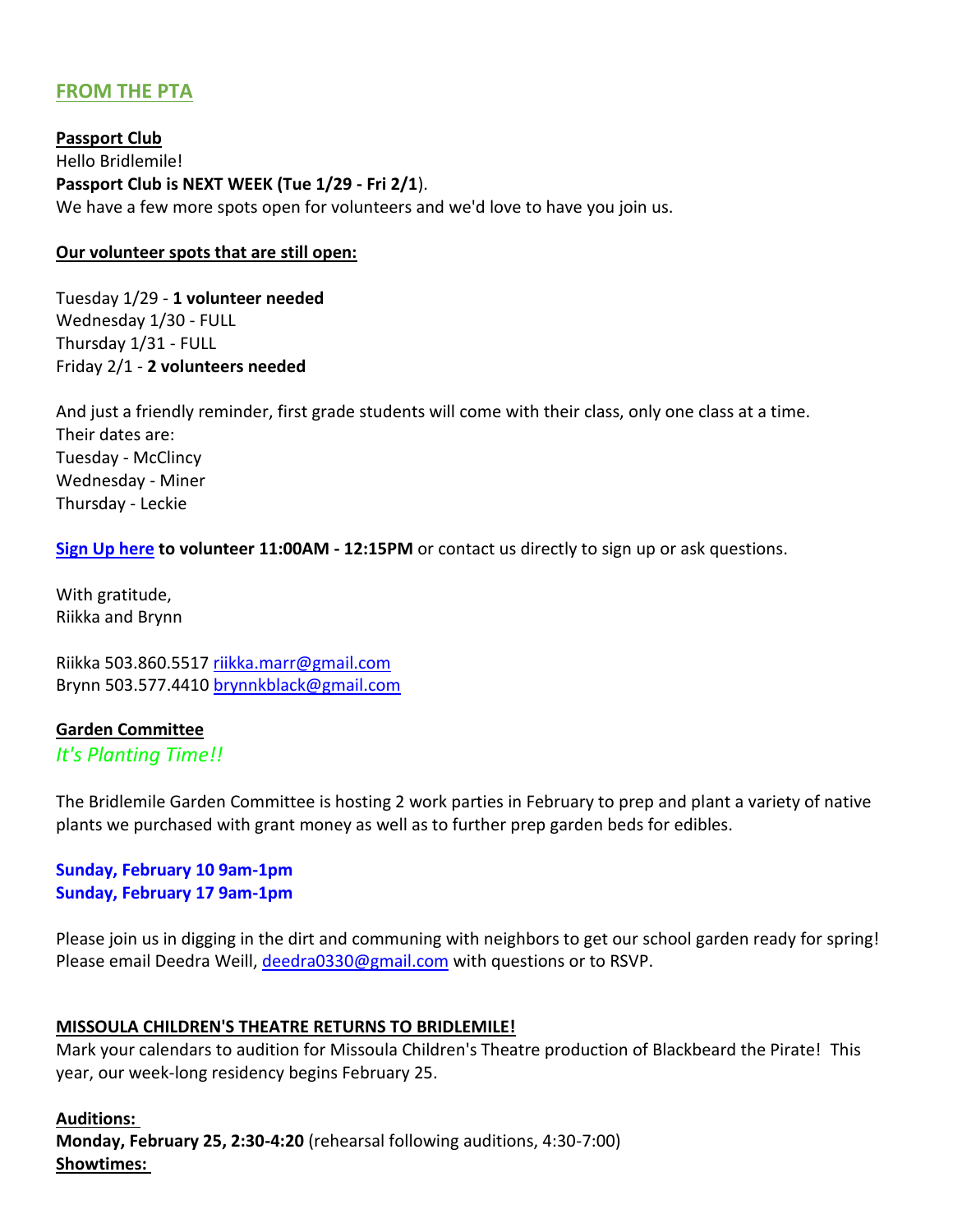**Friday, March 1,** Evening performance **Saturday, March 2,** Matinee

### **AUDITION EXPECTATIONS**

Missoula Children's Theatre production of Blackbeard the Pirate **AUDITIONS** will be held on **Monday, February 25** in the Bridlemile Cafeteria, **2:30-4:20**. Any student Kindergarten-5th grade can audition. There is no cost to audition. This is a fun and interactive group audition, and no advance preparation is necessary.

#### **REHEARSAL/PERFORMANCE EXPECTATIONS**

Students need to be prepared to begin rehearsals immediately following the auditions should they be chosen for a role. Students in the play are expected to clear their schedules for the entire week of Feb 25-March 2. Participation in both performances and all rehearsals is mandatory. Rehearsals will be held between 2:30 and 7:00PM, though younger students can expect shorter rehearsals, exact times TBD. There is **no charge to audition**, but there is a \$45 expense fee for those students who do get a role in the play. **Full scholarships are available to anyone** and will be managed through the school counselor.

Stay tuned, more details will be posted next week, and permission slips will be sent home at the end of January!

# **FROM THE FOUNDATION**



#### **Auction News**

We can't wait to see you at this year's auction! We are already getting some questions on the attire. Dress is of course, casual, but if you want some theme ideas, check out this Pinterest page for some "lumberjack chic" looks: <https://pin.it/c5xnzfknilqgfi>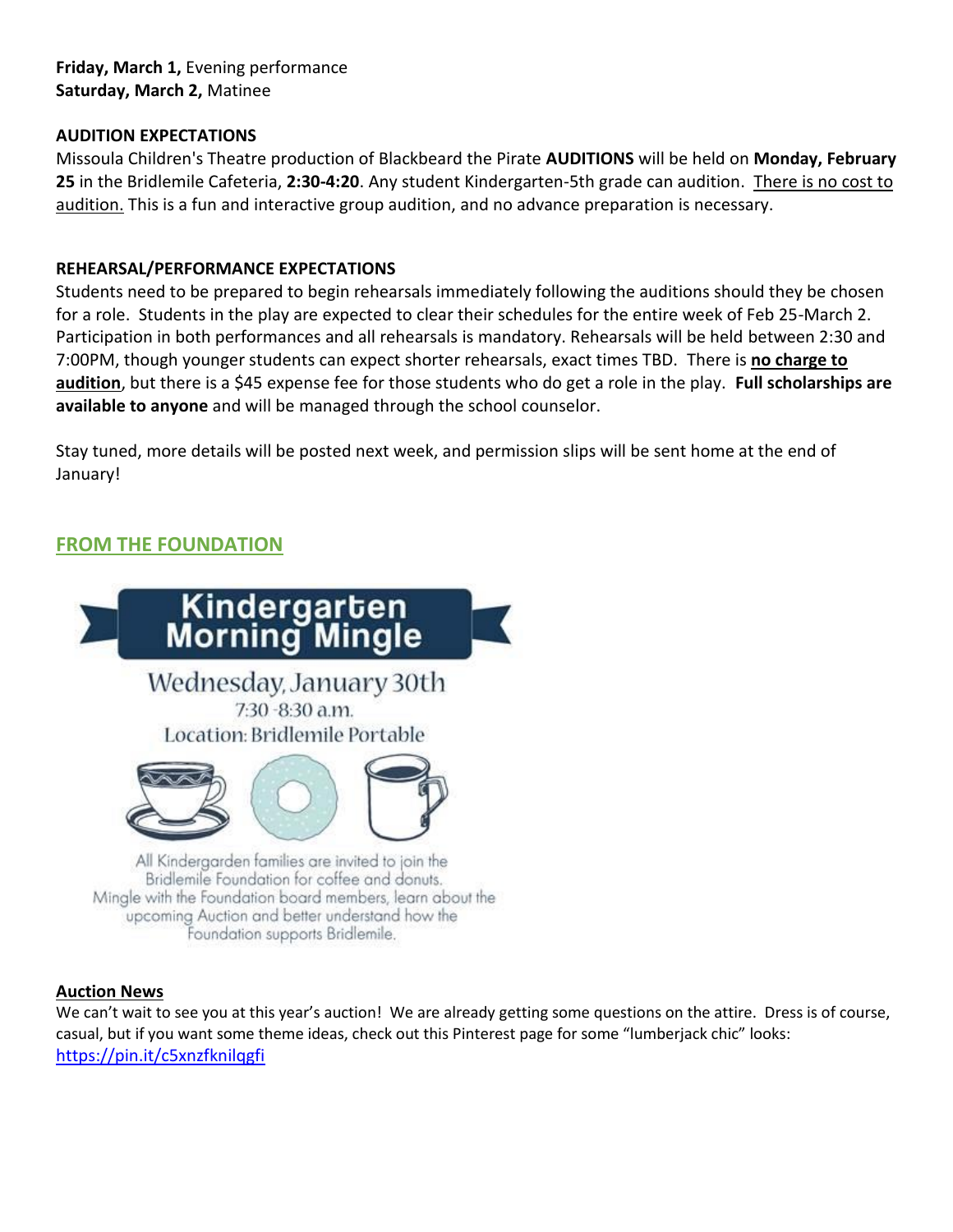Our annual fundraising auction benefit is on March 9th at the World Forestry Center, and **tickets are now**  available! You can purchase tickets at<https://bridlemile.schoolauction.net/auction2019/> or learn more at [www.bridlemileschool.com.](http://www.bridlemileschool.com/)

The **Tall Trees & Big Dreams** fundraising auction benefit is an evening event including both a live auction and silent auction, where you can purchase items & experiences to support our school. Available at this year's event and included in your ticket price:

- $\bullet$   $\propto$   $\infty$ Hosted beer and wine from local wineries and breweries unlimited, no drink tickets needed!
- $\|$  Passed appetizers, family-style seated dinner
- $\bullet$  Live music from Old Barn Preservation Society

You will also have the opportunity to register early now to enjoy the following:

- **EVIP Whiskey Lounge featuring exclusive access to high-end whiskey and bourbon pours limited** number available!
- Exaffle ticket for the "Golden Axe" which gives you the chance to win \$2000 towards any live auction item – only 100 will be sold!

Make sure to buy your tickets now and we can't wait to see you there!

#### Weekly Auction Update #1 – Mobile Bidding!

This year our fundraiser auction will have **online mobile bidding** for the first time for all of the sign-ups, easel parties and silent auction items! Mobile bidding allows you to register before you arrive at the event, so no waiting in line! Not to mention, our mobile bidding option will open three days *before* the auction starts, so you can review and bid on items prior to the event and then go right to taste some whiskey, grab a signature cocktail or socialize when you arrive. Plus, you can be alerted if you have been outbid, making it convenient for you to bid from wherever you are and ensure you get to take home the items you want. No more standing by clipboards or losing out on items! Be sure to by your tickets soon so you are ready to bid mobile - and high!

## **WHAT'S HAPPENING IN OUR SCHOOL CLUSTER (Gray/Wilson & West Sylvan/Lincoln)**

**School Information Night RGMS** Mar. 6, 2019 6:30 PM - 8:00 PM <https://www.pps.net/Domain/120>

**RGMS School Tours** Wednesday, February 13 & May 1, 3:00 PM

**Lincoln Youth Baseball Registration Open** [www.lincolnyouthbaseball.com](http://www.lincolnyouthbaseball.com/) *\*see attached flyer*